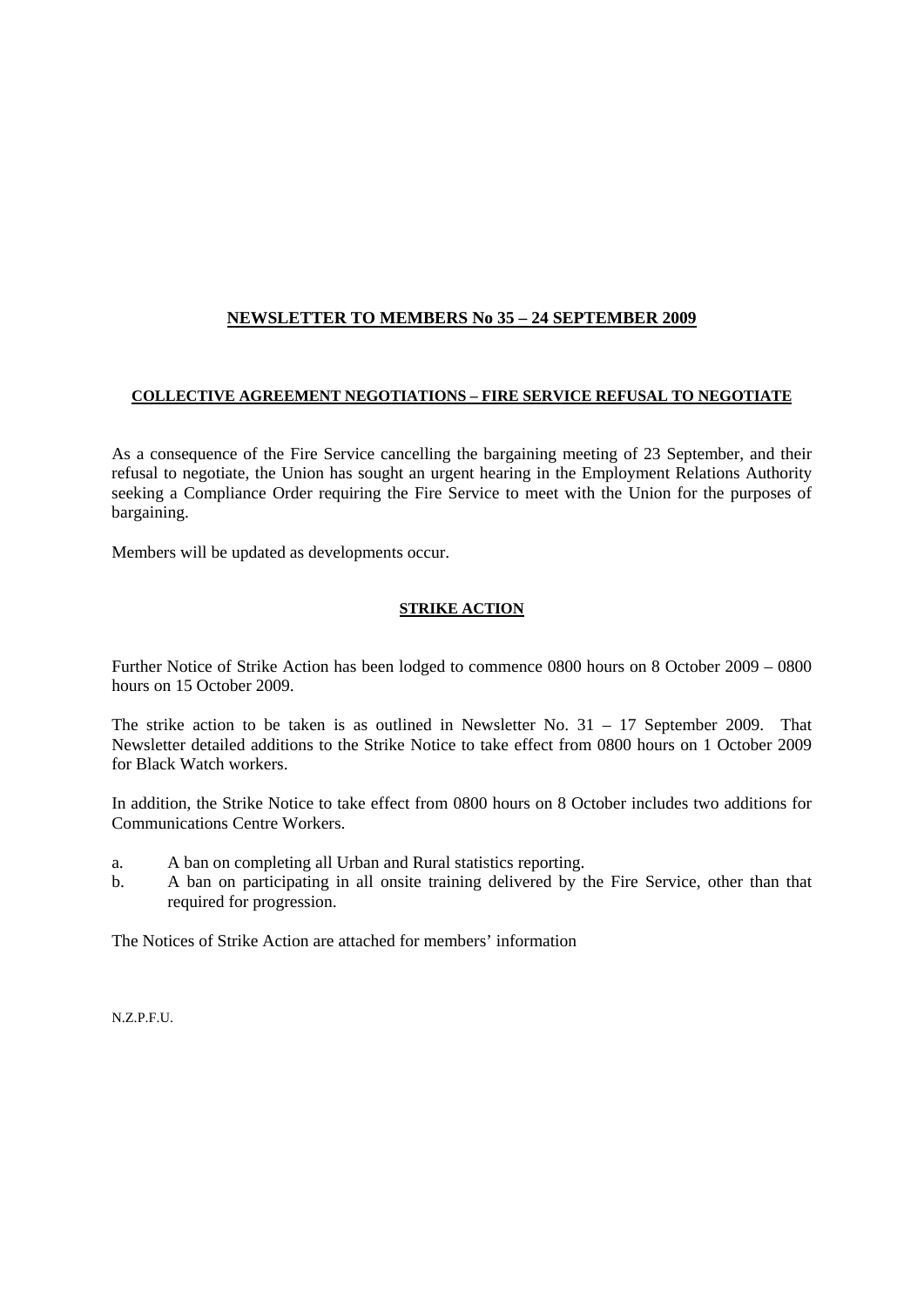## **NOTICE OF STRIKE ACTION**

To: The New Zealand Fire Service Commission

And to: The Chief Executive of the New Zealand Fire Service

And to: The Chief Executive, Department of Labour, Unisys House, 56 The Terrace, Wellington

You are hereby given notice of a strike.

The period of notice is 15 days.

The nature of the strike is:

1. A ban on the use of any computer keyboard or computer mouse by any Union member other than:

a) Union members employed in the Northern, Central or Southern Communications Centres; b) Union members who are trainee firefighters on Training Course NTC 0309; c) Union members engaged in training the trainee firefighters on Training Course NTC 0309;

and

- 2. A ban on all work by Union members on Red, Brown, Blue, Green or Yellow Watch, other than responding to emergency incidents and restoring appliances to operational readiness. This ban will not apply to Union members employed in the Northern, Central or Southern Communications Centres.
- 3. A ban on acting up into Executive Officer positions by any Union member.
- 4. A ban by Union members on Black Watch on performing the following work:
	- Building Risk Assessments 408/409
	- Fire Reports
	- False Alarm administrative advice
	- F.A.I.P. Visits and Presentations
	- Advice to Local and National Government
	- P.P.M. Projects
	- CAPEX Projects
	- Attendance at Fire Service Conferences and Seminars
	- Attendance at non fire Service Conferences and Seminars
	- Training Forums

The strike will commence at 0800 hours on 8 October 2009 and will conclude at 0800 hours on 15 October 2009.

The strike will be continuous.

The strike will occur at all Fire Stations, Regional Offices and Training Centres in New Zealand (but excluding the Northern, Central and Southern Communications Centres).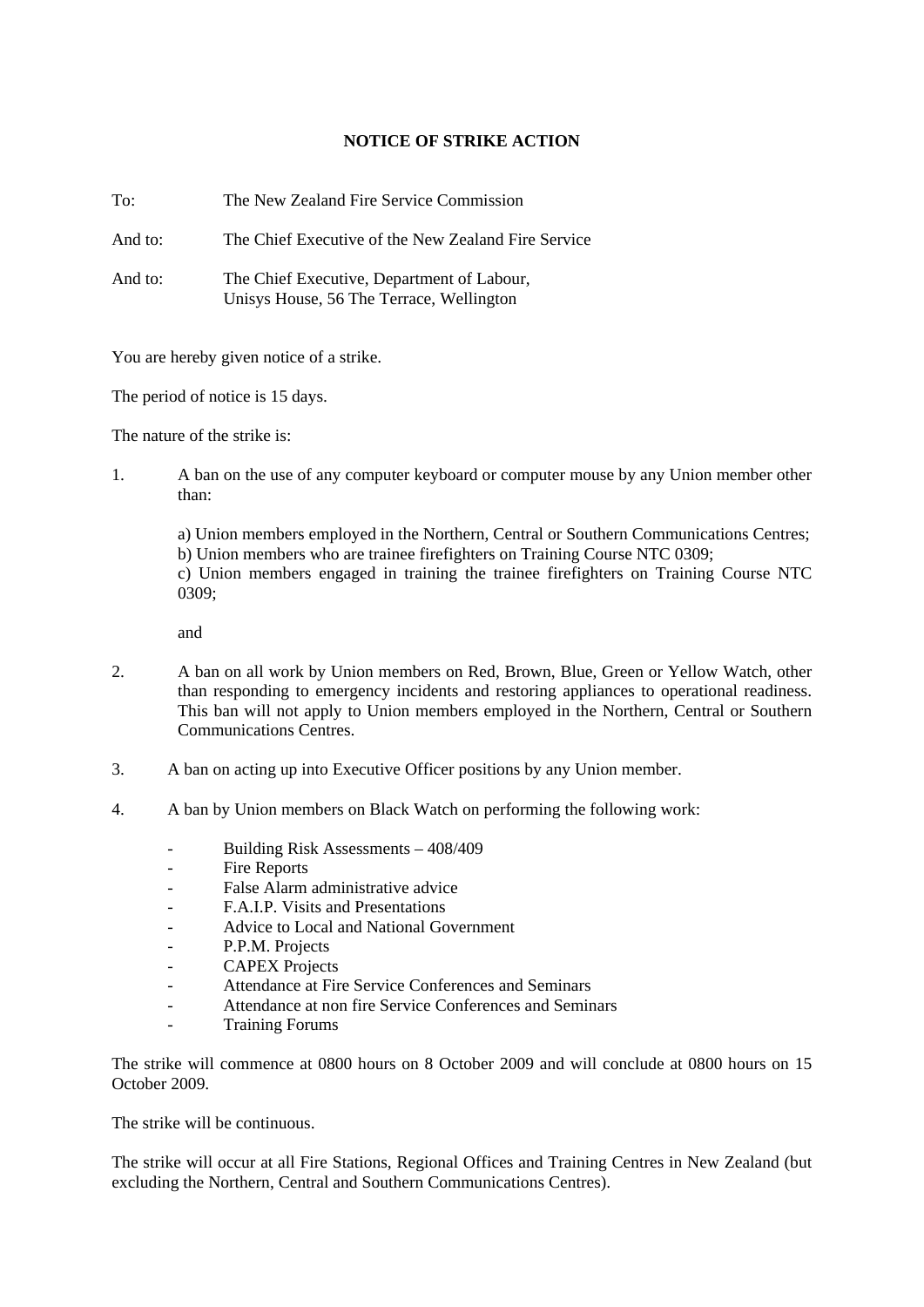………………………………………

Derek Best, National Secretary New Zealand Professional Firefighters Union Incorporated Date 23 September 2009

Signed on behalf of all members of the New Zealand Professional Firefighters Union who are covered by the bargaining initiated by the New Zealand Professional Firefighters Union by notice dated 19 November 2008.